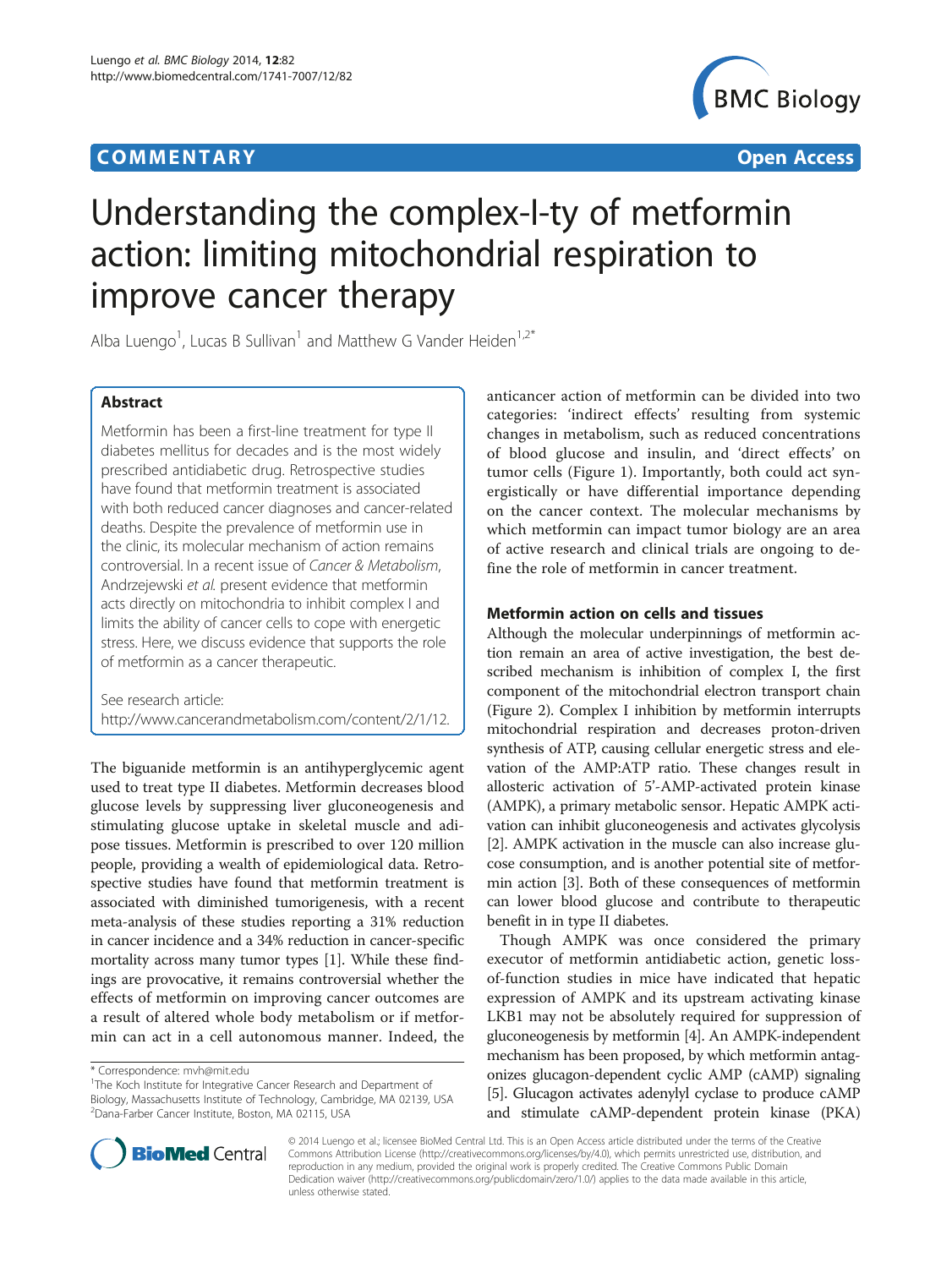<span id="page-1-0"></span>

signaling. PKA activation decreases fructose-2,6,-bisphosphate levels, thereby favoring gluconeogenesis in the liver and increasing blood glucose levels. Metformin opposes glucagon action because inhibition of the mitochondrial electron transport chain elevates cytosolic AMP:ATP ratios, which in turn abrogates cAMP production [\[5](#page-3-0)]. Therefore, inhibition of PKA signaling by metformin may be another mechanism for inhibition of hepatic gluconeogenesis and reduced hyperglycemia in patients treated with the drug.

In addition to targeting complex I, metformin has recently been shown to inhibit mitochondrial glycerolphosphate dehydrogenase (mGPD; Figure [2](#page-2-0)) [\[6](#page-3-0)]. mGPD transports cytosolic reducing equivalents from NADH into the mitochondria via the glycerol-phosphate shuttle. Interestingly, inhibition of mGPD and complex I both compromise the ability of mitochondria to oxidize cytosolic NADH and decrease the entry of these reducing equivalents into the electron transport chain. Therefore, both complex I and mGPD inhibition are expected to have similar downstream consequences on cellular bioenergetics.

Regardless of how metformin disrupts mitochondrial respiration, the resulting energy stress, changes in cofactor balance, and reliance on alternative metabolic pathways to obtain ATP could have several effects that contribute to the therapeutic benefits of this drug. AMPK activation, PKA inhibition, and redox stress may act separately or in concert to repress hepatic gluconeogenesis and stimulate insulin sensitivity. There are many ways in which metformin might act across tissues to alter metabolic physiology,

and these complexities make it challenging to understand how metformin improves outcomes in cancer patients.

#### Role of metformin in cancer therapy

The association between metformin and decreased cancer risk may be a result of the antidiabetic effects of the drug. Increased glucose consumption is a hallmark of many cancer cells, and increased blood glucose and insulin levels seen in type II diabetes are associated with worse cancer prognosis [\[7\]](#page-3-0). Metformin improves glycemic control and lowers insulin levels, which can influence other hormones and cytokines, including insulin-like growth factor 1 (IGF-1), a known mitogen that has been shown to promote carcinogenesis. Most of the patients in existing retrospective metformin studies were diabetic, so ongoing efforts to define the benefit of metformin in nondiabetic cancer patients will provide important insight into the role indirect metformin effects play in improved cancer outcomes.

Metformin affects systemic metabolism, but can also influence cell autonomous energetics. Metformin treatment leads to energy stress and AMPK activation in cancer cells, which can impair proliferation by suppressing anabolic processes and growth signaling through mammalian target of rapamycin (mTOR). Increased mTOR activation has been implicated in a wide variety of different cancers, and AMPK-mediated attenuation of anabolic metabolism and/or mTOR signaling by metformin may contribute to the antitumor effects of metformin in some situations. However, LKB1-deficient tumors, which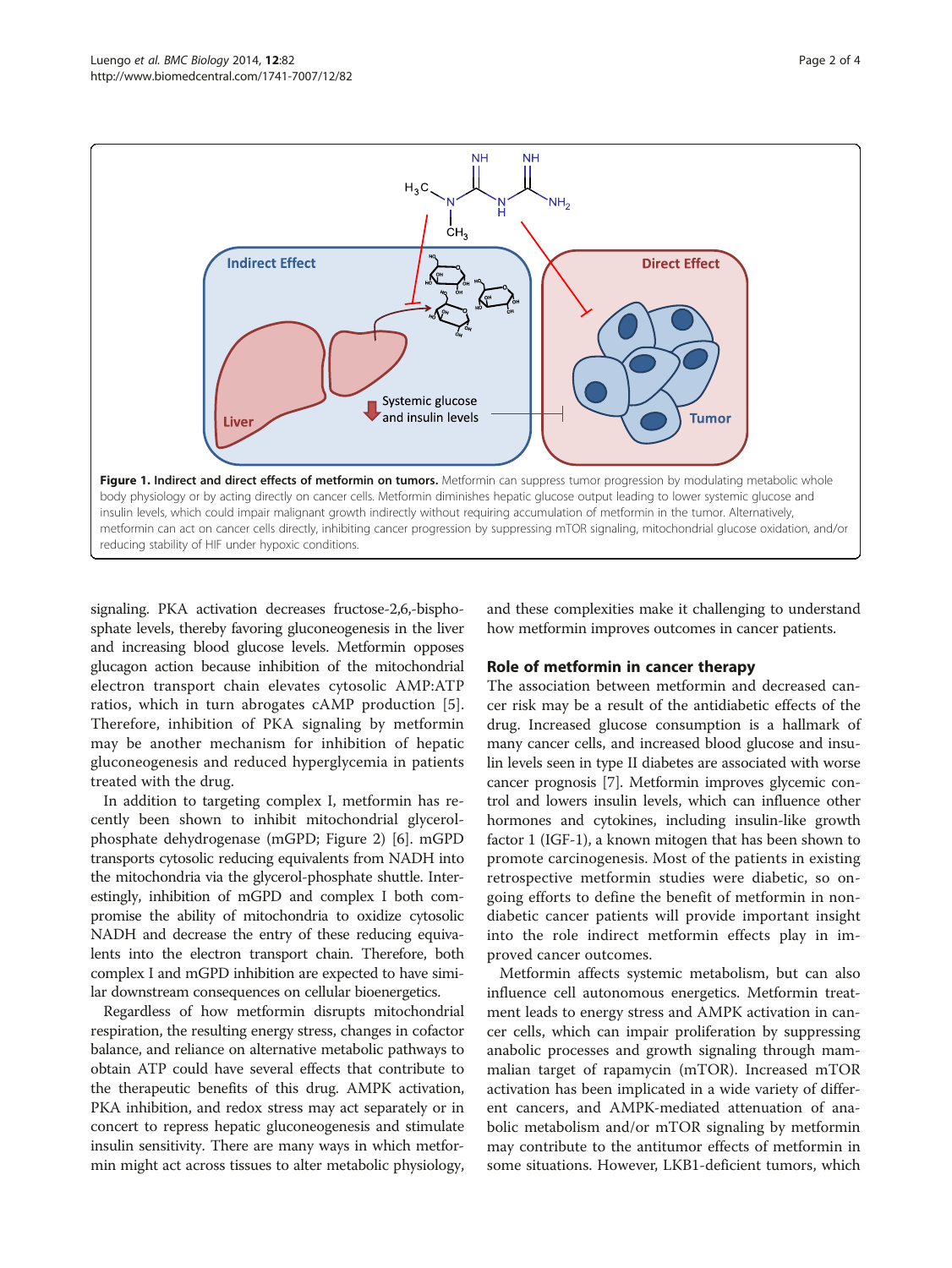<span id="page-2-0"></span>

are compromised in their ability to activate AMPK, are particularly sensitive to biguanides [[8\]](#page-3-0). This suggests that induction of energy stress may account for some of the ability of metformin to limit cancer progression.

The findings of Andrzejewski et al. [\[9](#page-3-0)] support the observation that metformin-mediated energy imbalances can cause toxicity in cells. They demonstrate that metformin acts directly on mitochondrial complex I in cancer cells, limiting respiration and blocking glucose entry into the tricarboxylic acid cycle. It has long been known that malignant cells avidly consume glucose and preferentially metabolize glucose to lactate. However, studies of tumor metabolism in vivo have suggested that some tumor cells also oxidize glucose in the mitochondria [[10\]](#page-3-0). Since metformin prevents mitochondrial glucose metabolism, metformin might be particularly effective in tumors that rely on glucose oxidation via the tricarboxylic acid cycle.

Decreased vascularization of tumors affects the availability of both glucose and oxygen and may influence how glucose is used by cancer cells in vivo. Stabilization of hypoxia-inducible factors (HIFs) is a critical part of the metabolic adaptation to low-oxygen and activation of HIFs is reported in many cancers [\[11\]](#page-3-0). Metformin has recently been shown to reduce hypoxia-induced HIF1α stabilization and diminish expression of HIF target genes in tumors [[12](#page-3-0)], suggesting that metformin may serve a therapeutic role in cancers that are dependent on HIF